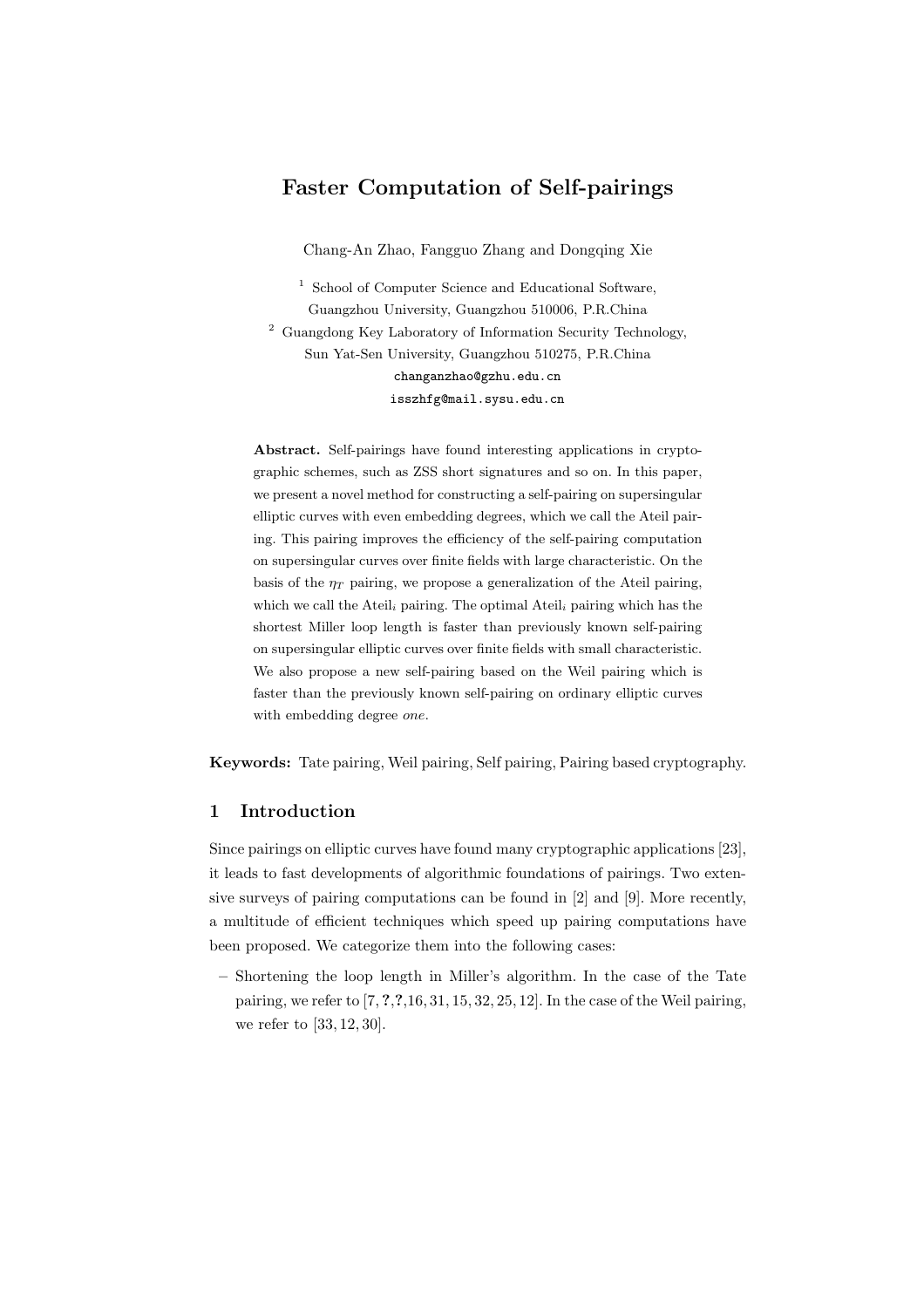- Speeding up the basic doubling and addition steps in Miller's algorithm [1, 6].
- Speeding up the final exponentiation in the computation of the Tate pairing or its variants [24].

All of the above improvements are very practical and lead to fast implementations. Pairings which feature specific properties are often required in cryptographic applications. In particular, the self-pairing  $e(P, P)$  has been used in a wide range of cryptographic applications including, but not limited to, short signatures [28, 27], ID-based Chameleon hashing schemes [29], on-line/off-line signature scheme [27]. To the best of our knowledge, there is no other study for computing self-pairings except [21]. It is known that  $e(P, P)$  will be equal to one if we directly compute the Tate or Weil pairings. Thus the latter P should be mapped to another point which is independent with  $P$  for keeping non-degeneracy in cryptographic protocols and schemes. Note that the distortion map exists only on supersingular curves and ordinary curves with embedding degree one [18]. Therefore, we will mainly consider the self-pairing computation in the two cases.

In this paper, we present a new self-pairing on supersingular elliptic curves with even embedding degrees, which we call the Ateil pairing. There are two points to call this name. Firstly, it is like the Tate pairing, but faster than the self-pairing based on the Tate pairing (hence we miss the "T"). Secondly, it comes from the Weil pairing (hence we add"eil" in the end). This new pairing only has one Miller loop despite it is devised by the Weil pairing. We show that it is the fastest self-pairing on supersingular elliptic curves over finite fields with large characteristics. Based on the  $\eta_T$  pairing, we present a natural generalization of the Ateil pairing, which we call the Ateil<sub>i</sub> pairing. The optimal Ateil<sub>i</sub> pairing with the shortest Miller loop is faster than the self-pairing based on the  $\eta_T$ pairing. In the case of ordinary elliptic curves with embedding degree one, we apply the denominator elimination technique in the computation of the selfpairing based on the Weil pairing. Note that this technique does not exist when computing the self-pairing based on the Tate pairing on the same curves. It is shown that our new self-pairings achieve better performance than the previously known self-pairings at any security level.

The remainder of this paper is structured as follows. In Section 2, we provide some background and notation used through this study. In Section 3, we pro-

2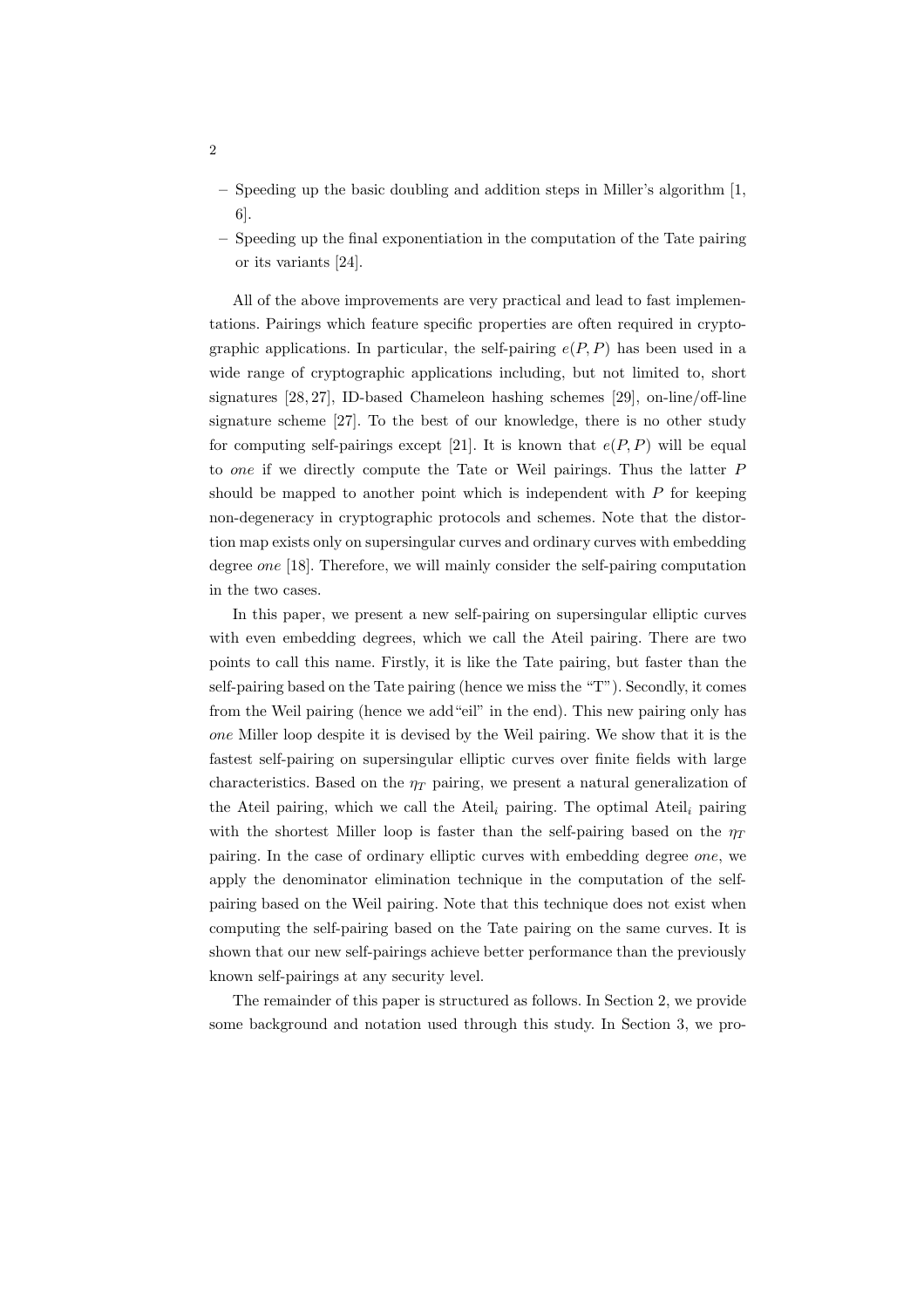vide a method for constructing self-pairings on supersingular elliptic curves with even embedding degrees. In Section 4, we present a new self-pairing on ordinary elliptic curves with embedding degree one. In such, we provide an analysis of the computational complexity of the presented self-pairing and give a comparison to the complexity of different self-pairings. We draw our conclusion in Section 5.

## 2 Mathematical Preliminaries

## 2.1 Tate Pairing

Let  $\mathbb{F}_q$  be a finite field with  $q = p^m$  elements where p is a prime, and E be an elliptic curve defined over  $\mathbb{F}_q$ . Consider a large prime r such that  $r| \# E(\mathbb{F}_q)$ , where  $\#E(\mathbb{F}_q)$  is denoted as the order of the rational points group  $E(\mathbb{F}_q)$ . Let k be the embedding degree with respect to  $r$ , i.e., the smallest positive integer such that  $r|q^k - 1$ . Let  $P \in E[r]$  and  $R \in E(\mathbb{F}_{q^k})$ . For each integer i and point P, let  $f_{i,P}$  be a rational function on E such that  $(f_{i,P}) = i(P) - (iP) - (i-1)(O)$ . Assume that D is a divisor which is equivalent to  $(R) - (O)$  with its support disjoint from  $(f_{r,P})$ . Denote  $\mu_r$  by the algebraic group of r-th roots of unity in  $\mathbb{F}_{q^k}$ . The reduced Tate pairing [8] is a bilinear map

$$
\overline{e}: E[r] \times E(\mathbb{F}_{q^k})/rE(\mathbb{F}_{q^k}) \to \mu_r,
$$
  

$$
\overline{e}(P, R) = f_{r,P}(D)^{\frac{q^k - 1}{r}}.
$$

Note that the evaluation of  $f_{r,P}$  at the divisor D can be computed by Miller's algorithm in polynomial time [19, 20].

### 2.2 Weil Pairing

Using the same notation as previous, one may make a few slight modifications and then define the Weil pairing. Let  $k$  be the minimal positive integer such that  $E[r] \subset E(\mathbb{F}_{q^k})$ . Suppose that  $P, Q \in E[r]$  and  $P \neq Q$ . Let  $D_P$  and  $D_Q$  be two divisors which are equivalent to  $(P) - (O)$  and  $(Q) - (O)$ , respectively. Assume that  $f_{r,P}$  and  $f_{r,Q}$  are two rational functions on E satisfying  $(f_{r,P}) = rD_P$  and  $(f_{r,Q}) = rD_Q$ , respectively. The Weil pairing [20] is a bilinear map

$$
\hat{e}: E[r] \times E[r] \to \mu_r,
$$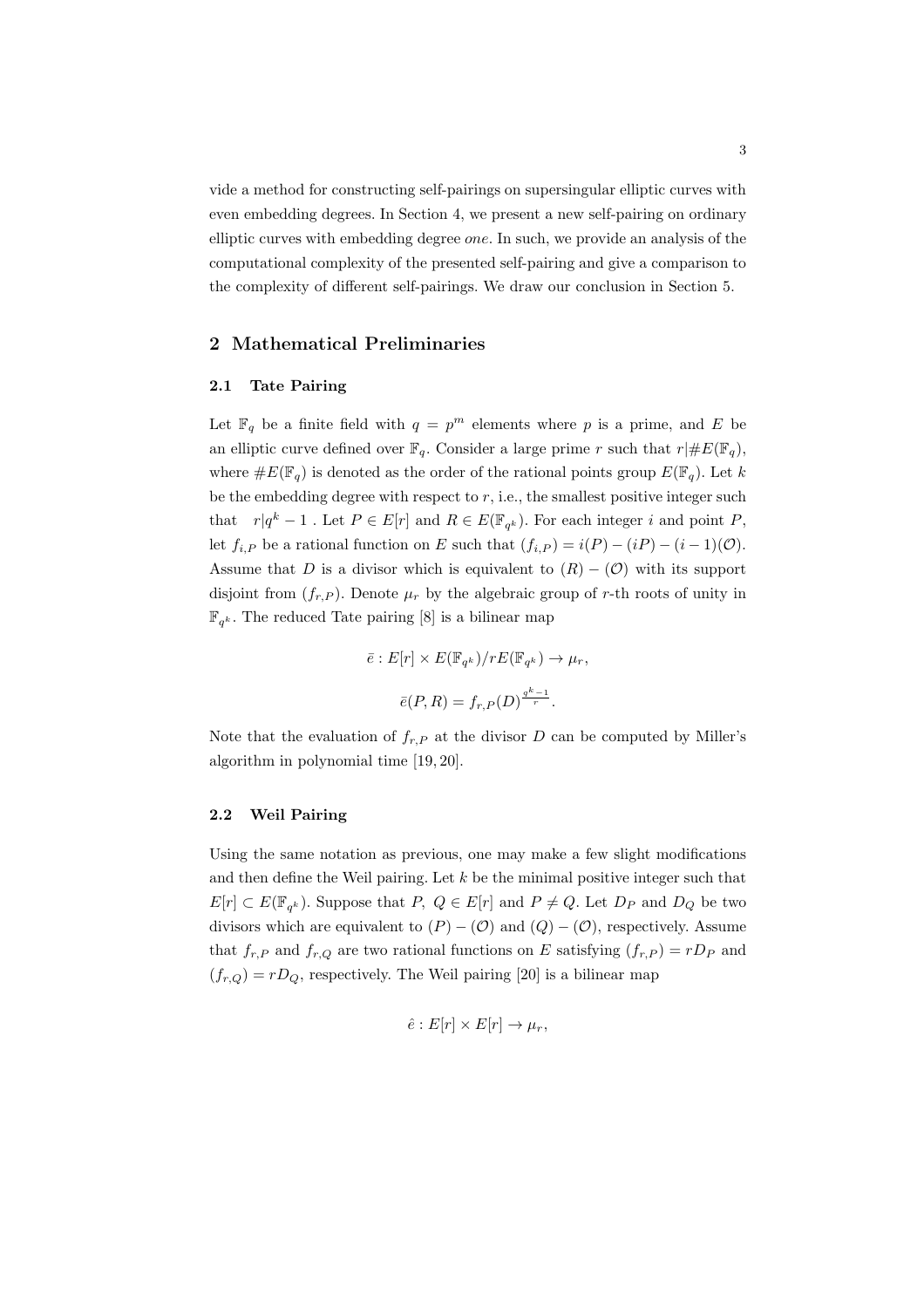$$
\hat{e}(P,Q) = (-1)^r \frac{f_{r,P}(Q)}{f_{r,Q}(P)}
$$

.

In general, computing the Weil pairing is always slower than computing the reduced Tate pairing since it involves two Miller loops [9]. However, it has been shown that the variant of the Weil pairing is faster than that of the Tate pairing on certain pairing-friendly curves [30]. This results also indicate that the special structure of the Weil pairing is useful for pairing computations. In the following, we will take full advantages of the symmetry of the structure of the Weil pairing and then present new self-pairings with great efficiency.

# 3 The Ateil Pairing Approach

In practical implementations, the self-pairing  $e(P, P)$  can be designed by  $Type 1$ pairings [11], i.e., it can be constructed on supersingular elliptic curves with even embedding degrees. For interests, we cite all cases as Table 1. Note that the computation of the pairings on  $E_1$  and  $E_2$  has been discussed [18]. In the mean time, The  $\eta_T$  pairing can be defined on  $E_3$  and  $E_4$  [3]. Since the distortion map  $\phi$  [26] is an isogeny, we list its dual isogeny  $\phi^{-1}$  for convenience.

In this section, we will explore the computation of the self-pairings on the curves given in Table 1. Our general understanding of the construction of the self-pairings comes mostly from the following theorem.

**Theorem 1.** Let E be the supersingular curves over the ground field  $\mathbb{F}_q$  given in Table 1. Let r be a large prime dividing the order of  $E(\mathbb{F}_q)$ . The embedding degree with respect to r is equal to k. Let  $\pi_q$  be the Frobenius endomorphism and take  $P \in \mathbb{G}_1 = Ker(\pi_q - [1]) \cap E[r]$ . The self-pairing based on the Weil pairing can be given by

$$
e_s(P,P) \triangleq \hat{e}(P,\phi(P))^{2(q^{k/2}-1)} = f_{r,P}(\phi(P))^{4(q^{k/2}-1)}.
$$

Proof. It follows from the definition of the Weil pairing that

$$
e_s(P,P) \triangleq \hat{e}(P,\phi(P))^{2(q^{k/2}-1)} = (\frac{f_{r,P}(\phi(P))}{f_{r,\phi(P)}(P)})^{2(q^{k/2}-1)}.
$$

Since the distortion map in Table 1 is an automorphism, we have

$$
f_{r,\phi(P)}(P)^{(q^{k/2}-1)} = f_{r,P}(\phi^{-1}(P))^{(q^{k/2}-1)},
$$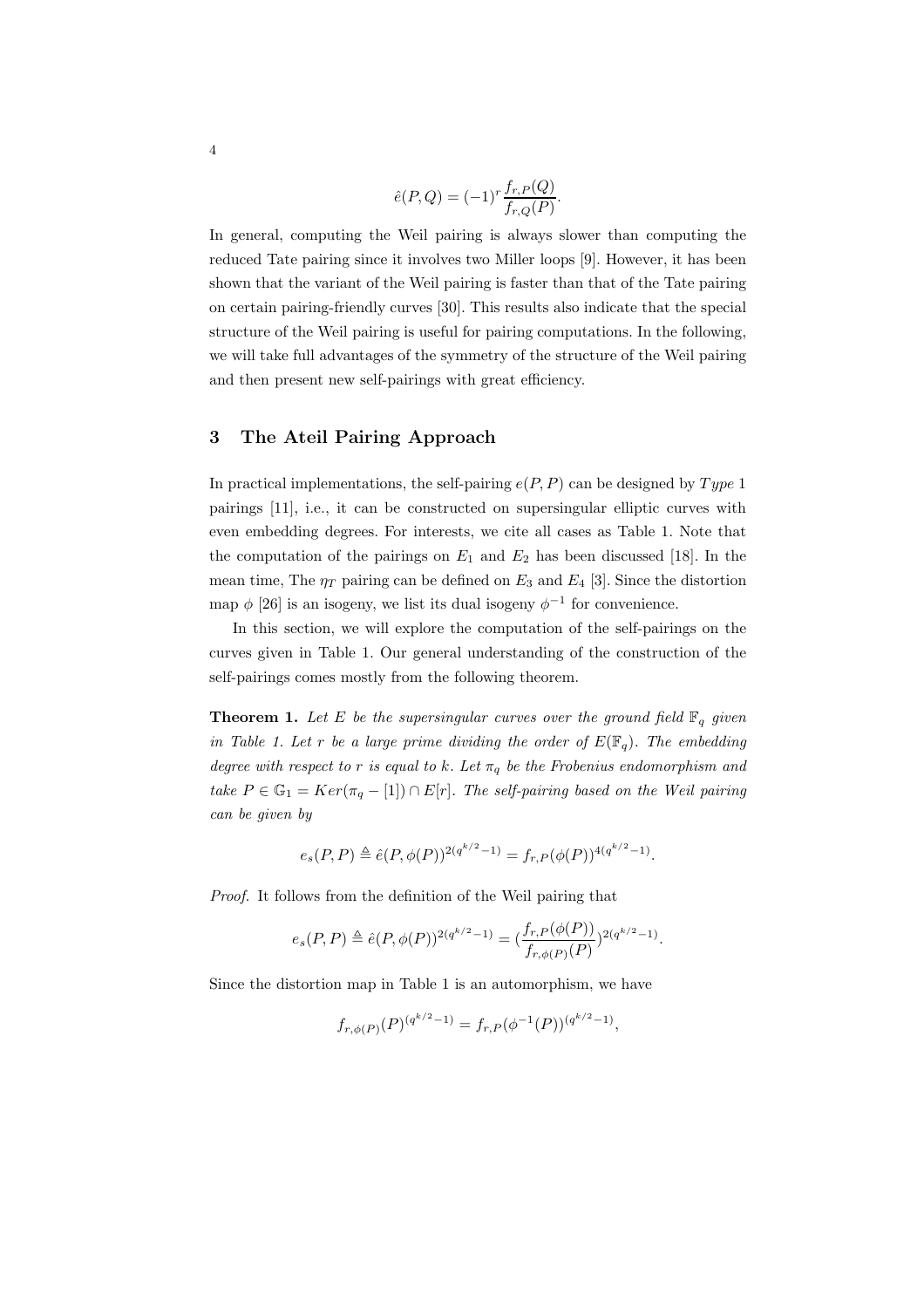|                             | No. Elliptic curve data                                                                                                                             | Distortion map                                                                                                                                                                                                                       | $\mathbf{k}$                |
|-----------------------------|-----------------------------------------------------------------------------------------------------------------------------------------------------|--------------------------------------------------------------------------------------------------------------------------------------------------------------------------------------------------------------------------------------|-----------------------------|
| $\mathbf{1}$                | $E_1: y^2 = x^3 - 3x$ over $\mathbb{F}_p$ ,<br>where $p \equiv 3 \pmod{4}$ .<br>$\#E(\mathbb{F}_p)=p+1$                                             | $\phi: (x,y) \rightarrow (-x, iy),$<br>$\phi^{-1}: (x, y) \to (-x, -iy),$<br>where $i^2 + 1 = 0$ .                                                                                                                                   | $\mathcal{D}_{\mathcal{L}}$ |
| $\mathcal{D}_{\mathcal{L}}$ | $E_2: y^2 = x^3 - 1$ over $\mathbb{F}_p$ ,<br>where $p \equiv 5 \pmod{6}$<br>$\#E(\mathbb{F}_p)=p+1$                                                | $\phi: (x, y) \rightarrow (\beta x, y),$<br>$\phi^{-1} : (x, y) \to (\beta^2 x, y),$<br>where $\beta^2 + \beta + 1 = 0$ .                                                                                                            | 2                           |
| 3                           | $E_3: y^2 + y = x^3 + x + b$ over $\mathbb{F}_{2^l}$ ,<br>where $b=0$ or 1.<br>$\#E_5(\mathbb{F}_{2^l}) = 2^l \pm 2^{(l+1)/2} + 1$ (l odd)          | $\phi: (x, y) \to (x + s^2, y + sx + t),$<br>$\phi^{-1}$ : $(x, y) \rightarrow (x + s^2, y + sx + t + 1),$<br>where $s \in \mathbb{F}_{2^{2l}}$ and $t \in \mathbb{F}_{2^{4l}}$<br>satisfy $s^2 + s + 1 = 0$ and $t^2 + t + s = 0$ . | $\overline{4}$              |
| $\overline{4}$              | $E_4: y^2 + y = x^3 - x + b$ over $\mathbb{F}_{3^l}$ ,<br>where $b = 1$ or $-1$ .<br>$\#E_6(\mathbb{F}_{3^l})=3^l\pm 3^{(l+1)/2}+1$ ( <i>l</i> odd) | $\phi: (x, y) \rightarrow (\alpha - x, iy),$<br>$\phi^{-1}: (x, y) \to (\alpha - x, -iy),$<br>where $i \in \mathbb{F}_{3^{2l}}$ and $\alpha \in \mathbb{F}_{3^{3l}}$<br>satisfy $i^2 = -1$ and $\alpha^3 - \alpha - b = 0$ .         | 6                           |

Table 1. Popular pairing-friendly curves with distortion maps

which has been discussed in Proposition 2 of the paper [21]. Now it suffices to demonstrate that

$$
\left(\frac{1}{f_{r,P}(\phi^{-1}(P))}\right)^{(q^{k/2}-1)} = f_{r,P}(\phi(P))^{(q^{k/2}-1)},
$$

i.e.

$$
(f_{r,P}(\phi^{-1}(P))f_{r,P}(\phi(P)))^{(q^{k/2}-1)} = 1.
$$
 (1)

Let  $P = (x_P, y_P) \in \mathbb{G}_1$ . We will show that the equality (1) holds in the following. Case 1. We first consider the curve  $E_1$ . Let  $q = p$ , where  $p \equiv 3 \pmod{4}$ . The rational function  $f_{r,P}$  can be written as  $a(x) + b(x)y$ , where  $a(x)$  and  $b(x)$  are the rational functions over the finite field  $\mathbb{F}_q$  in terms of x [10]. We have

$$
f_{r,P}(\phi^{-1}(P)) = a(-x_P) - b(-x_P)y_Pi
$$

and

$$
f_{r,P}(\phi(P)) = a(-x_P) + b(-x_P)y_Pi.
$$

It follows from Fermat's little Theorem and  $i^2 + 1 = 0$  that

$$
(f_{r,P}(\phi^{-1}(P))f_{r,P}(\phi(P)))^{(q^{k/2}-1)} = 1.
$$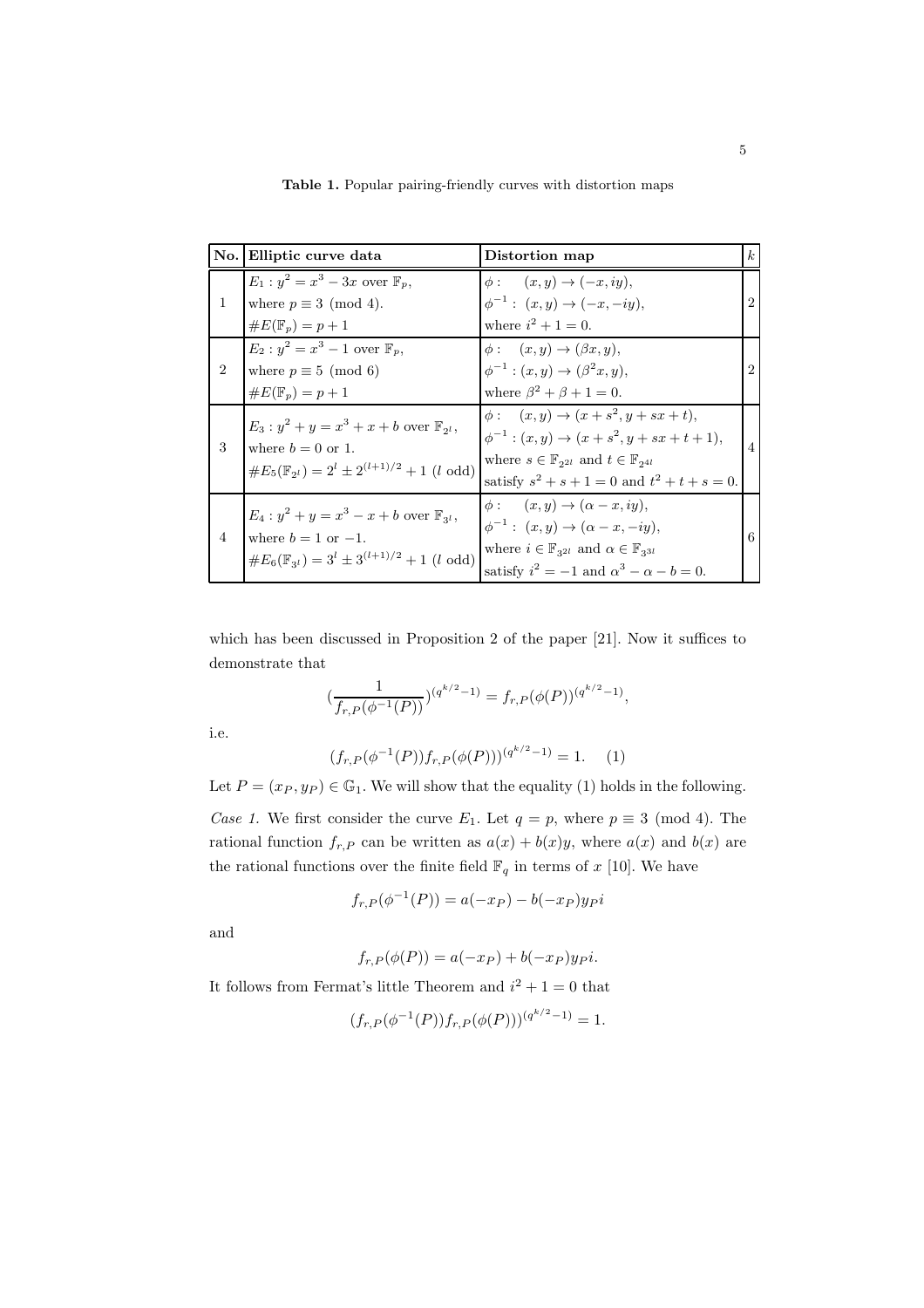Case 2. Now we consider the curve  $E_2$ . Let  $q = p$ , where  $p \equiv 2 \pmod{3}$ . Similar to Case 1, the rational function  $f_{r,P}$  can be written as  $c(y) + d(y)x + e(y)x^2$ , where  $c(y)$ ,  $d(y)$  and  $e(y)$  are the rational functions over the finite field  $\mathbb{F}_q$  in terms of y. Applying  $\beta^2 + \beta + 1 = 0$ , we get

$$
f_{r,P}(\phi^{-1}(P)) = c(y_P) + d(y_P)x_P\beta + e(y_P)x_P^2\beta^2
$$
  
=  $(c(y_P) - e(y_P)x_P^2) + (d(y_P)x_P - e(y_P)x_P^2)\beta$ 

and

$$
f_{r,P}(\phi(P)) = c(y_P) + d(y_P)x_P\beta^2 + e(y_P)x_P^2\beta^4
$$
  
=  $(c(y_P) - d(y_P)x_P) + (e(y_P)x_P^2 - d(y_P)x_P)\beta$   
=  $(c(y_P) - e(y_P)x_P^2) - (d(y_P)x_P - e(y_P)x_P^2)(\beta + 1).$ 

It follows from Fermat's little Theorem and  $\beta^2 + \beta + 1 = 0$  that

$$
(f_{r,P}(\phi^{-1}(P))f_{r,P}(\phi(P)))^{(q^{k/2}-1)} = 1.
$$

Case 3. Now we consider the curve  $E_3$ . Let  $q = 2^l$ . Similar to the above, the rational function  $f_{r,P}$  can be written as  $a(x) + b(x)y$ , where  $a(x)$  and  $b(x)$  are the rational functions over the finite field  $\mathbb{F}_q$  in terms of x. For convenience, we use the notation a and b for  $a(x_P + s^2)$  and  $b(x_P + s^2)$ , respectively. Then

$$
f_{r,P}(\phi^{-1}(P)) = a + b(y_P + sx_P + t + 1)
$$
  
= (a + by<sub>P</sub> + bsx<sub>P</sub>) + b(t + 1)

and

$$
f_{r,P}(\phi(P)) = a + b(y_P + sx_P + t)
$$

$$
= (a + by_P + bsx_P) + bt.
$$

Since  $s \in \mathbb{F}_{q^{k/2}}$  and  $t^2 + t = s$ , it follows from Fermat's little Theorem that

$$
(f_{r,P}(\phi^{-1}(P))f_{r,P}(\phi(P)))^{(q^{k/2}-1)} = 1.
$$

Case 4. Now we consider the curve  $E_4$ . Let  $q = 3^l$ . The rational function  $f_{r,F}$ can be written as  $a(x) + b(x)y$ , where  $a(x)$  and  $b(x)$  are the rational functions over the finite field  $\mathbb{F}_q$  in terms of x. For convenience, we use the notation a and b for  $a(\alpha - x_P)$  and  $b(\alpha - x_P)$ , respectively. Then

$$
f_{r,P}(\phi^{-1}(P)) = a + by_{P}i
$$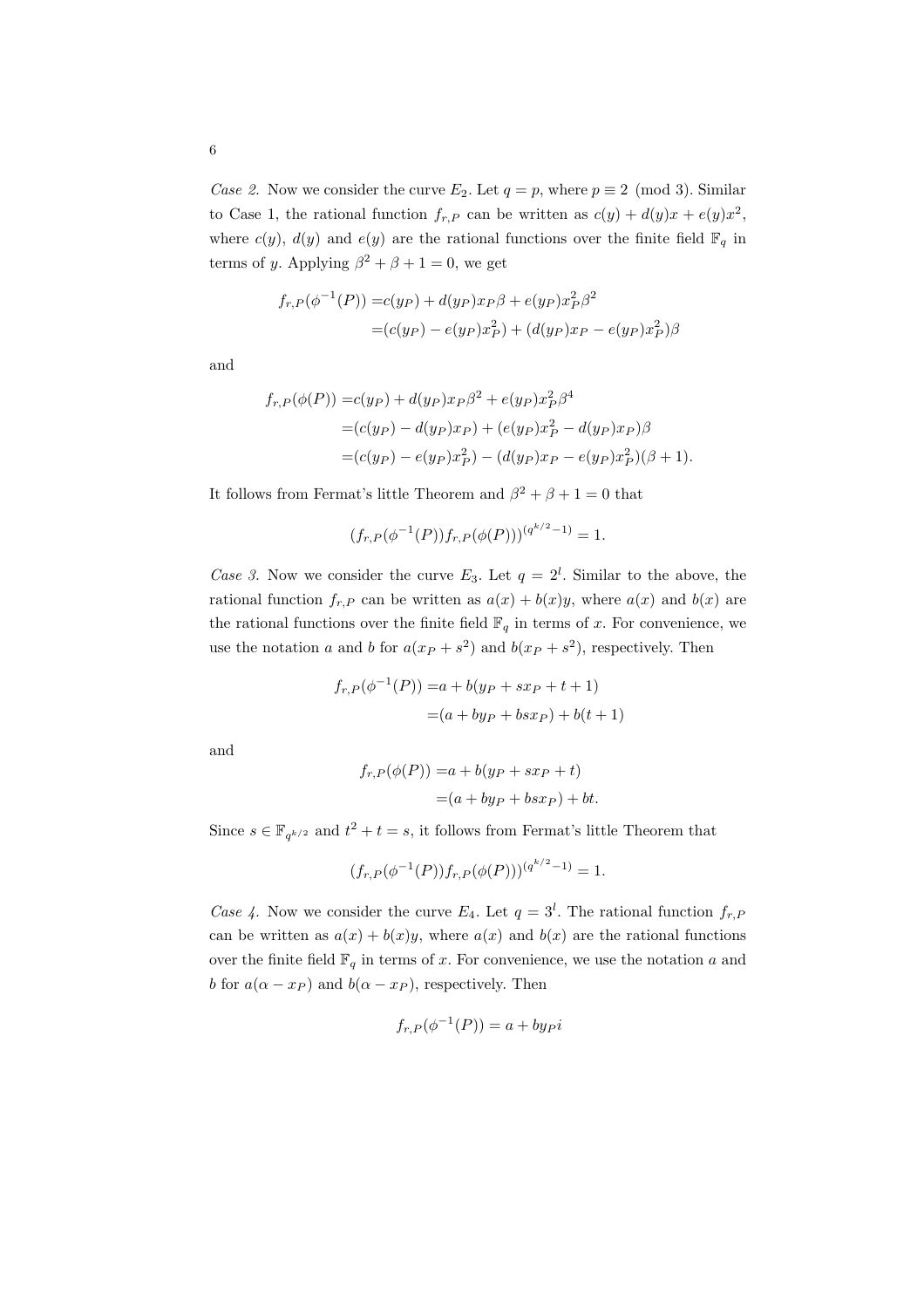$$
7\phantom{.0}
$$

$$
f_{r,P}(\phi(P)) = a - bypi.
$$

It follows from Fermat's little Theorem that

$$
(f_{r,P}(\phi^{-1}(P))f_{r,P}(\phi(P)))^{(q^{k/2}-1)} = 1.
$$

Therefore the equality (1) holds in all cases. This completes the whole proof.

We call our new pairing in Theorem 1 the Ateil pairing. In the case of the supersingular curves with embedding degree  $k = 2$ , we see that at any security level the Ateil pairing is faster than the self-pairing based on the reduce Tate pairing since the final exponentiation of the former is simpler than that of the latter and both of them have the same Miller loop. However, in the case of the supersingular curves with embedding degree  $k = 4$  or 6, the self-pairing based on the  $\eta_T$  pairing whose Miller loop is half the length of that required for the reduced Tate pairing. This leads to the proposed pairing in Theorem 1 is slower than the self-pairing based on the  $\eta_T$  pairing in this case. We next provide the improvement of the Ateil pairing, as compared to the self-pairing based on the  $\eta_T$  pairing.

#### 3.1 An Improvement on the  $\eta_T$  Pairing

Our goal is to construct a new self-pairing which has the same Miller loop as the  $\eta_T$  pairing. It is known that the  $\eta_T$  pairing is the fastest pairing on supersingular elliptic curves over finite fields with small characteristics 2 or 3 and Hess et. al give another approach for the  $\eta_T$  pairing in Section 3.2 of [13]. We will mainly consider the self-pairing computation in this case. The following lemma is useful for generating the Ateil pairing on supersingular elliptic curves over finite fields with small characteristics.

**Lemma 1.** Let  $E$  be the supersingular curves defined as Theorem 1. Let  $r$  be a large prime satisfying  $r \mid \#E(\mathbb{F}_q)$  and denote the trace of the Frobenius endomorphism with t, i.e.,  $\#E(\mathbb{F}_q) = q + 1 - t$ . The embedding degree with respect to r is equal to k. Write  $T = t - 1$ . For  $T^i = (t - 1)^i \equiv q^i \mod r$  where  $1 \leq i \leq k-1$ , we denote  $T_i = T^i \mod r$ . Let a be the smallest positive integer such that  $T_i^a \equiv 1 \mod r$ . There exists an integer L such that  $T_i^a - 1 = Lr$ . Given the two points P,  $Q \in \mathbb{G}_1 = Ker(\pi_q - [1]) \cap E[r]$ , we have

and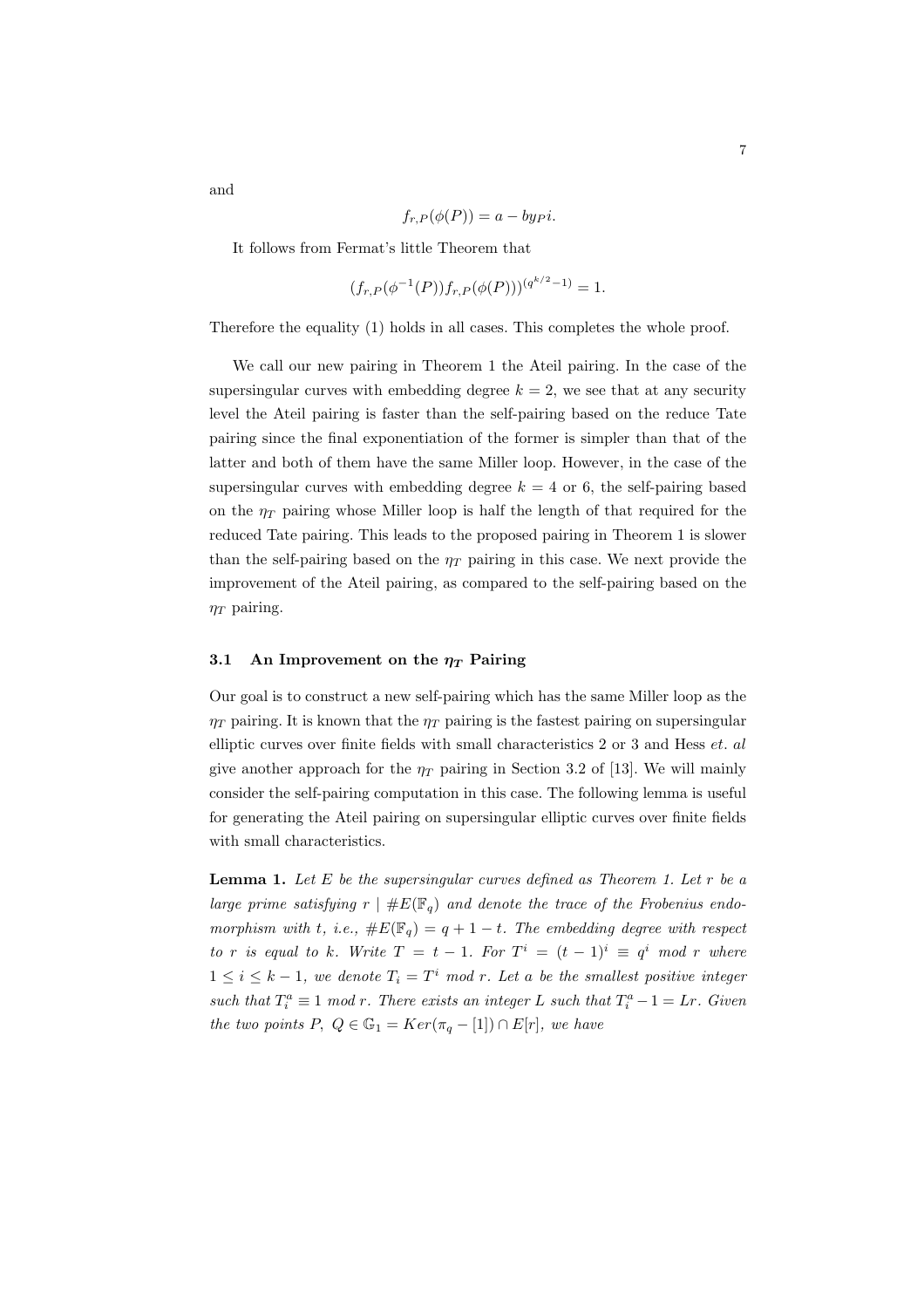$$
\hat{e}(P,\phi(Q))^{2(q^{k/2}-1)L} = \frac{f_{T_i,P}(\phi(Q))}{f_{T_i,Q}(\phi^{-1}(P))}^{2(q^{k/2}-1)c}
$$
  
where  $c = \sum_{j=0}^{a-1} T_i^{a-1-j} q^{ej} \equiv aq^{ei(a-1)} \pmod{r}$ .

*Proof.* It is obvious from the definition of the Weil pairing and  $f_{r,\phi(Q)}(P)$  =  $f_{r,Q}(\phi^{-1}(P))$  (see Proposition 2 of [21]) that

$$
\hat{e}(P,\phi(Q))^{2(q^{k/2}-1)L} = \left(\frac{f_{r,P}(\phi(Q))}{f_{r,\phi(Q)}(P)}\right)^{2L(q^{k/2}-1)} = \left(\frac{f_{Lr,P}(\phi(Q))}{f_{Lr,Q}(\phi^{-1}(P))}\right)^{2(q^{k/2}-1)}.
$$

Applying the identity  $Lr = T_i^a - 1$  into the above equation, we obtain

$$
\hat{e}(P,\phi(Q))^{2(q^{k/2}-1)L} = \left(\frac{f_{T_i^a-1,P}(\phi(Q))}{f_{T_i^a-1,Q}(\phi^{-1}(P))}\right)^{2(q^{k/2}-1)} = \left(\frac{f_{T_i^a,P}(\phi(Q))}{f_{T_i^a,Q}(\phi^{-1}(P))}\right)^{2(q^{k/2}-1)}
$$
\n(1)

Since  $(\hat{\pi}_q \circ \pi)(P) = [q]P = [T]P$ , we have  $\hat{\pi}_q^i(P) = [T^i]P = [T_i]P$ . Due to the discussion in Section 3.2 of [13] (or see the proof of Theorem 1 in [3]), we see that

$$
f_{T_i^a,P}(\phi(Q)) = (f_{T_i,P}(\phi(Q)))^{\sum_{j=0}^{a-1} T_i^{(a-1-j)} q^j}
$$
\n(2)

,

Using the same argument for  $f_{T_i^a,Q}(\phi^{-1}(P))$ , we have

$$
f_{T_i^a,Q}(\phi^{-1}(P)) = (f_{T_i,Q}(\phi^{-1}(P)))^{\sum_{j=0}^{a-1} T_i^{(a-1-j)} q^j}.
$$
 (3)

Substituting  $(2)$  and  $(3)$  into the equation  $(1)$ , we have

$$
\hat{e}(P,Q)^{2(q^{k/2}-1)L} = \left(\frac{f_{T_i,P}(\phi(Q))}{f_{T_i,Q}(\phi^{-1}(P))}\right)^{2(q^{k/2}-1)c},
$$

where  $c = \sum_{j=0}^{a-1} T_i^{a-1-j} q^j \equiv aq^{i(a-1)} \pmod{r}$ . This completes the whole proof.

On the basis of Lemma 1, we can define a new powered pairing as  $\left(\frac{f_{T_i,P}(\phi(Q))}{f_{T_i,Q}(\phi^{-1}(P))}\right)$  $\frac{f_{T_i,P}(\phi(Q))}{f_{T_i,Q}(\phi^{-1}(P))}$  $)^{2(q^{k/2}-1)}$ which will be non-degenerate provided that  $r \nmid L$ . It has the same loop length as the  $\eta_T$  pairing when  $i = 1$ . Despite this new pairing has the simple exponentiation, it is slower than the  $\eta_T$  pairing since it involves two Miller iteration loops. Applying  $Q = P$  in the new defined pairing  $\left(\frac{fr_i P(q)}{r_i \Omega}\right)^{q-1}(P)$  $\frac{f_{T_i,P}(\phi(Q))}{f_{T_i,Q}(\phi^{-1}(P))}$  )<sup>2(q<sup>k/2</sup>-1)</sup>, we have the following results.

**Theorem 2.** Using the same notation as above, the self-pairing based on the  $\eta_T$ pairing can be given by

$$
e_s(P,P) \triangleq (\frac{f_{T_i,P}(\phi(P))}{f_{T_i,P}(\phi^{-1}(P))})^{2(q^{k/2}-1)} = f_{T_i,P}(\phi(P))^{4(q^{k/2}-1)}.
$$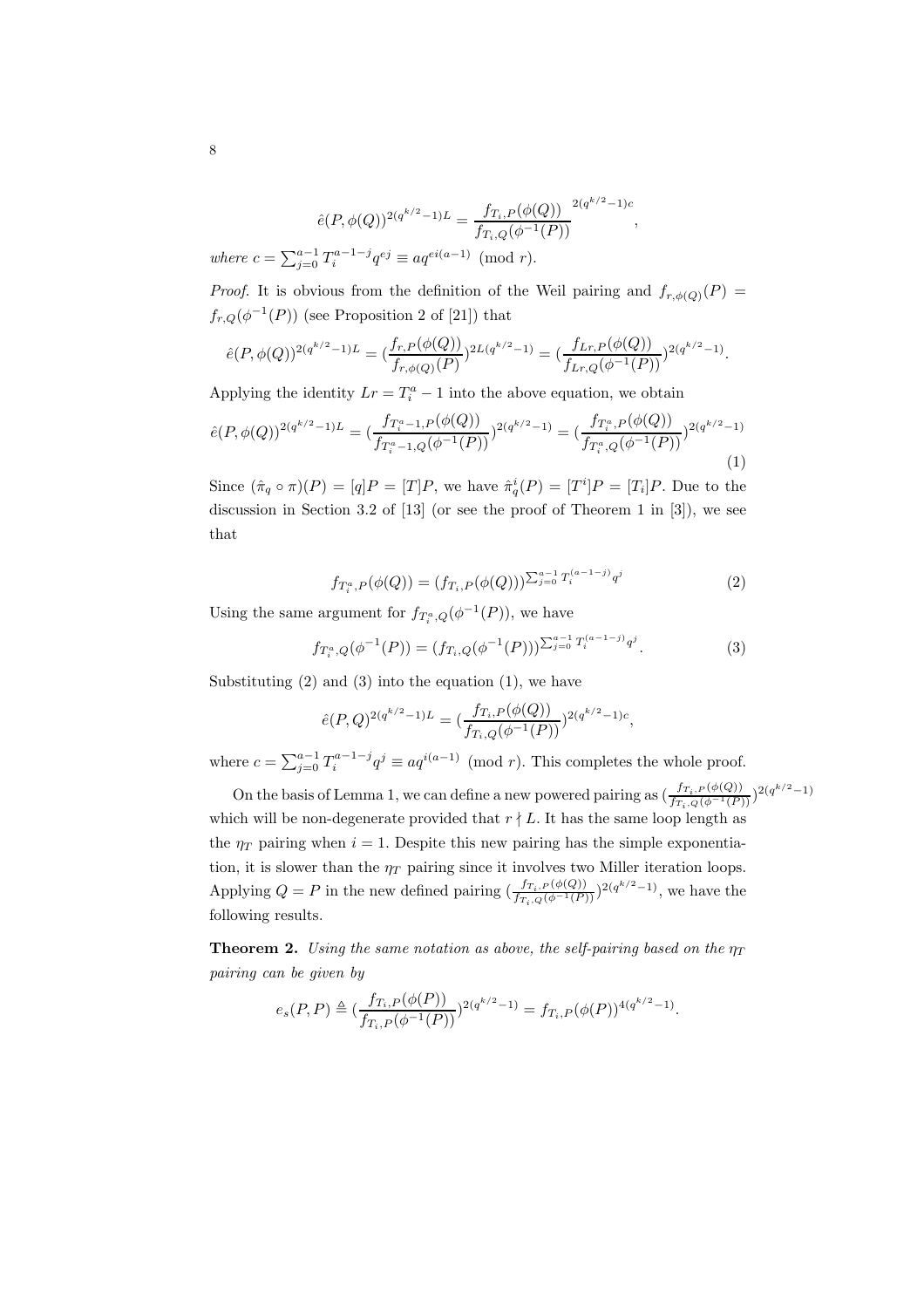Proof. It is immediate from the proof of Theorem 1 and Lemma 1.

We call our new pairing in Theorem 2 the Ateil<sub>i</sub> pairing. Some remarks on the Ateil<sub>i</sub> pairing are stated as follows.

Remark 1. A series of the Ateil<sub>i</sub> pairing can be obtained as i varies. We call the Ateil<sub>i</sub> pairing with the shortest Miller loop is optimal. Due to the discussion in [25, 12], the optimal Ateil<sub>i</sub> pairing has the same loop length as the  $\eta_T$  pairing.

Remark 2. The loop length of the Ateil<sub>i</sub> pairing is as same as that of the  $\eta_T$ pairing when  $i = 1$ . For  $T_i < 0$ , the generalized version of the Ateil pairing suggests to use  $T_i \cdot (T_i)^{k/2} = T_i \cdot (-1) \pmod{r}$  provided that  $k > 2$ .

Remark 3. At any security level, the optimal Ateil<sub>i</sub> pairing will be faster than the self-pairing based on the  $\eta_T$  pairing since the former has a simpler final exponentiation than the latter and both of them have the same Miller loop.

Remark 4. The optimal Ateil<sub>i</sub> pairing on supersingular elliptic curves over finite fields with characteristic three can achieves better performance when implementing ZSS short signatures [28].

# 4 Self-pairing on Elliptic Curves with Embedding Degree one

Since the distortion maps exist on not only supersingular elliptic curves but also ordinary elliptic curves with embedding degree one, we will consider self-pairing computation on the latter curves in this section. Koblitz and Menezes first gave the concrete construction of ordinary curves with embedding degree one and analyzed the efficiency of pairing computations on these curves [18].

Assume that the prime  $p = A^2 + 1$ . The equation of the elliptic curve  $E_5$  over  $\mathbb{F}_p$  is defined by

$$
E_5: y^2 = x^3 + ax,
$$

where  $a = -1$  or  $-4$ . The order of the group  $E_5(\mathbb{F}_p)$  is  $\#E_5(\mathbb{F}_p) = p - 1$ . Note that the distortion map on  $E_5$  is given by  $\phi: (x, y) \rightarrow (-x, Ay)$ . In the following, we will provide the efficiency of the computation of self-pairings based on the Weil and Tate pairing, respectively.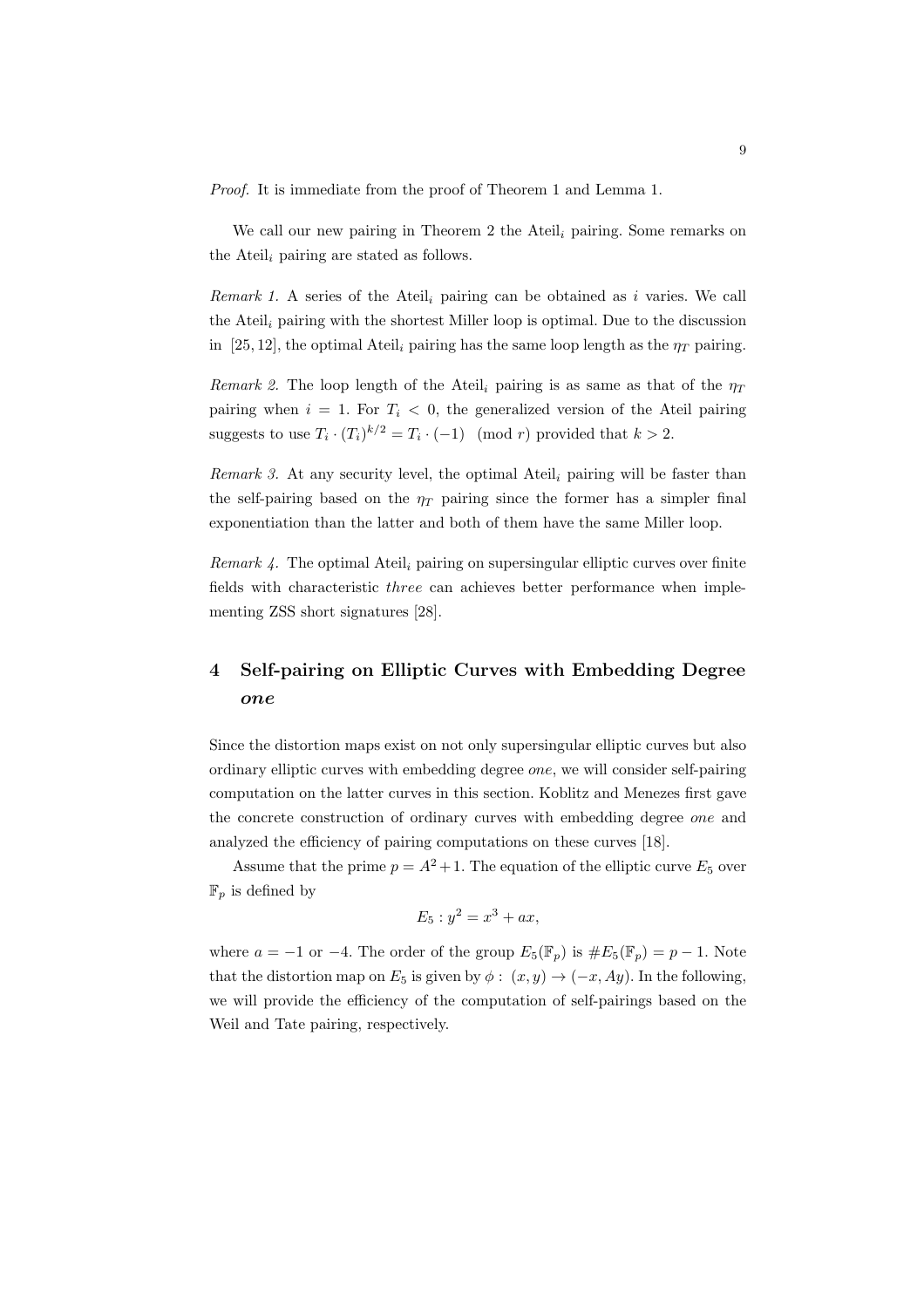#### 4.1 Self-pairing Based on the Weil pairing

It is known that the denominator elimination techniques can be used for speeding up the reduced Tate pairing [4] and the powered Weil pairing [18, 17] due to the final exponentiation. However, these methods can not be applied in the case of pairing computations on the curve  $E_5$  with embedding degree one. To apply the denominator elimination techniques in self-pairing computations, we will define a new fixed power of the Weil pairing. Let  $P \in E_5(\mathbb{F}_p)$  have prime order r. The self-pairing based on the Weil pairing can be defined as

$$
e_s(P, P) = \hat{e}(P, \phi(P))^4.
$$
\n<sup>(4)</sup>

The following lemma shows that the proposed self-pairing (4) can be computed efficiently.

Lemma 2. The denominator elimination technique can be applied when computing the self-pairing  $(4)$  on the curve  $E_5$  with embedding degree one.

Proof. In the case of the doubling steps of the self-pairings, after initially setting  $T = P$ ,  $f_1 = f_2 = 1$ , for each bit of r we do

$$
T \leftarrow 2T
$$
  
\n
$$
f_1 \leftarrow f_1^2 \frac{l_{T,T}(\phi(P))}{v_{2T}(\phi(P))}
$$
  
\n
$$
f_2 \leftarrow f_2^2 \frac{l_{\phi(T),\phi(T)}(P)}{v_{\phi(2T)}(P)}
$$

Assume that  $P = (x_P, y_P)$  and  $2T = (x_{2T}, y_{2T})$ . We obtain  $\phi(P) = (-x_P, Ay_P)$ and  $\phi(2T) = (-x_{2T}, Ay_{2T})$ . It is easy to check that

$$
v_{2T}(\phi(P)) = -x_P - x_{2T}
$$
  

$$
v_{\phi(2T)}(P) = x_{2T} - x_P = (-1) \cdot v_{2T}(\phi(P)).
$$

Note that we can ignore  $-1$  due to the final power *four*. Thus the denominators in the doubling steps can be eliminated. Similarly, it can be seen that the denominators in the addition steps can be also eliminated. This completes the proof of Lemma 2.

Now we will consider the doubling and addition steps of self-pairing computations in Miller's algorithm.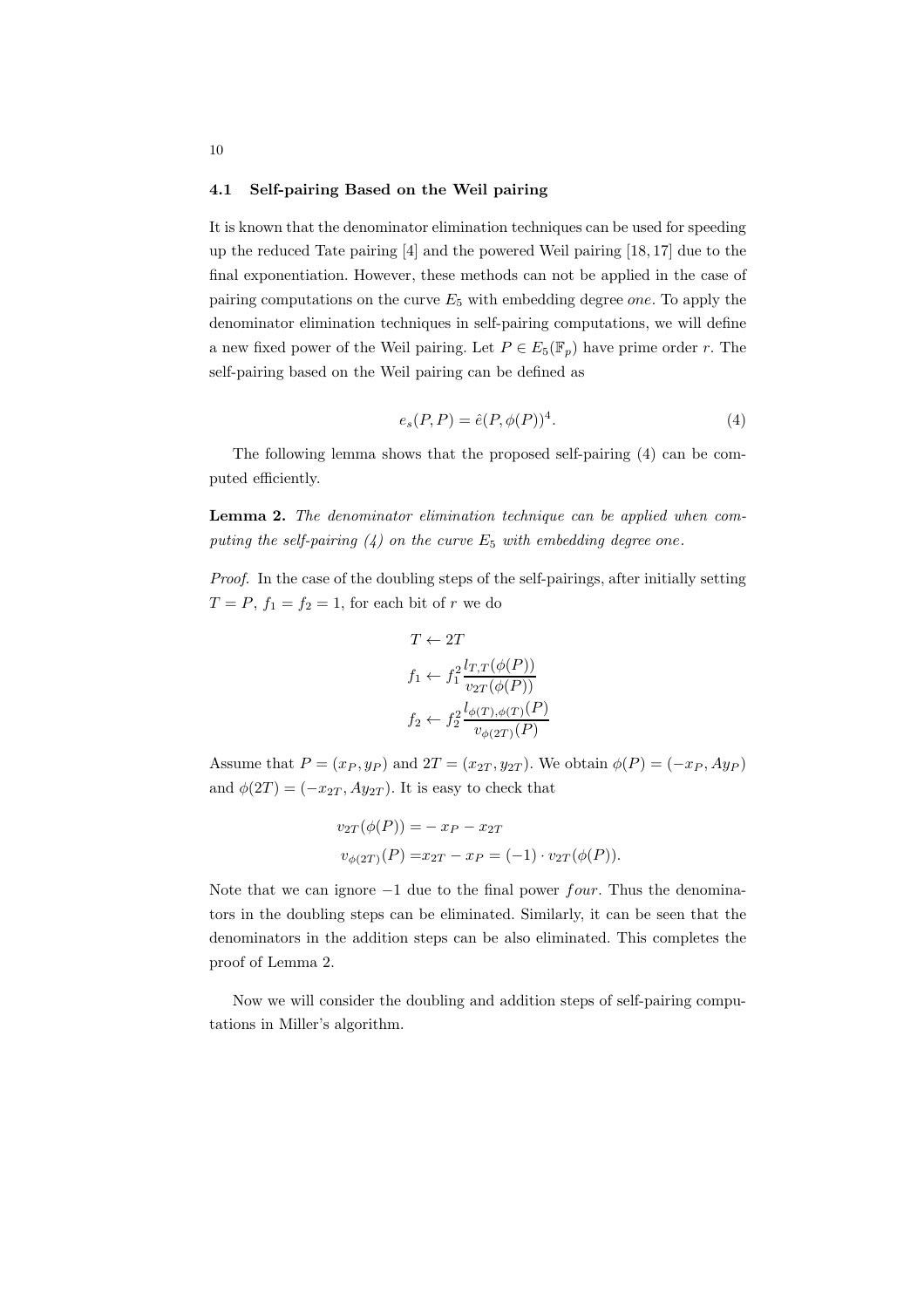**Doubling Step** Assume that  $T = (x_T, y_T)$ ,  $[2]T = (x_{2T}, y_{2T})$  and  $P = (x_P, y_P)$ . Let  $l_{T,T}$  be the equation of the tangent line through the point T and  $\lambda$  be the slope of the line. We have

$$
l_{T,T}(\phi(P)) = (Ayp - y_T) - \lambda(-xp - x_T) = (-y_T + \lambda(x_P + x_T)) + y_P \cdot A.
$$

Observe that if the slope of the tangent line through the point T is  $\lambda$ , then the slope of the tangent line through the point  $\phi(T)$  is  $-A\lambda$ . It follows that

$$
l_{\phi(T),\phi(T)}(P) = y_P - Ay_T + A\lambda(x_P + x_T).
$$

Then

$$
(-A)l_{\phi(T),\phi(P)}(P) = (-y_T + \lambda(x_P + x_T)) - y_P A.
$$

Since  $A^4 = 1 \pmod{p}$  and the final power equals  $four$ , we can replace  $l_{\phi(T),\phi(T)}(P)$ by  $(-Al_{\phi(T),\phi(T)}(P))$  in the whole computation.

Note that we can cache  $R_1 = A \cdot y_P$ . The formulas for the doubling steps in affine coordinates will be given by

$$
\lambda = \frac{3x_1^2 + a}{2y_T}; \ x_{2T} = \lambda^2 - 2x_T; \ y_{2T} = \lambda \cdot (x_T - x_{2T}) - y_T
$$
  

$$
t_1 = -y_T + \lambda \cdot (x_P + x_T), \ t_2 = R_1, \ f_1 \leftarrow f_1^2 \cdot (t_1 + t_2), \ f_2 \leftarrow f_2^2 \cdot (t_1 - t_2)
$$

The total cost of the operation for the doubling steps in affine coordinates will be 1I+5M+4S, where I, M and S denote the costs of inversion, multiplication and squaring in the ground field  $\mathbb{F}_p$ .

Now we consider the operation count for the doubling steps in Jacobian coordinates. A point  $(X, Y, Z, W = Z^2)$  in the modified Jacobian coordinates corresponds to the point  $(x, y)$  in affine coordinates with  $x = X/Z^2$ ,  $y = Y/Z^3$ . Let  $T = (X_T, Y_T, Z_T, W_T = Z_T^2)$  and  $N = 2T = (X_N, Y_N, Z_N, W_N = Z_N^2)$ . Based on the explicit-formulas database given by Bernstein and Lange [5], the following formulas compute a doubling in  $6M + 10S$ .

$$
B = X_T^2; C = Y_T^2; D = C^2; E = W_T^2; S = 2((X_T + C)^2 - B - D); M = 3B + aE;
$$
  
\n
$$
X_N = M^2 - 2S; Y_N = M \cdot (S - X_N) - 8D; Z_N = (Y_T + Z_T)^2 - C - W_T;
$$
  
\n
$$
w_N = Z_N^2; t_1 = Z_N \cdot W_T \cdot R_1; t_2 = -2C + M \cdot (W_T \cdot x_P + X_T);
$$
  
\n
$$
l_1 = t_1 + t_2; l_2 = t_1 - t_2; f_1 \leftarrow f_1^2 \cdot l_1; f_2 \leftarrow f_2^2 \cdot l_2;
$$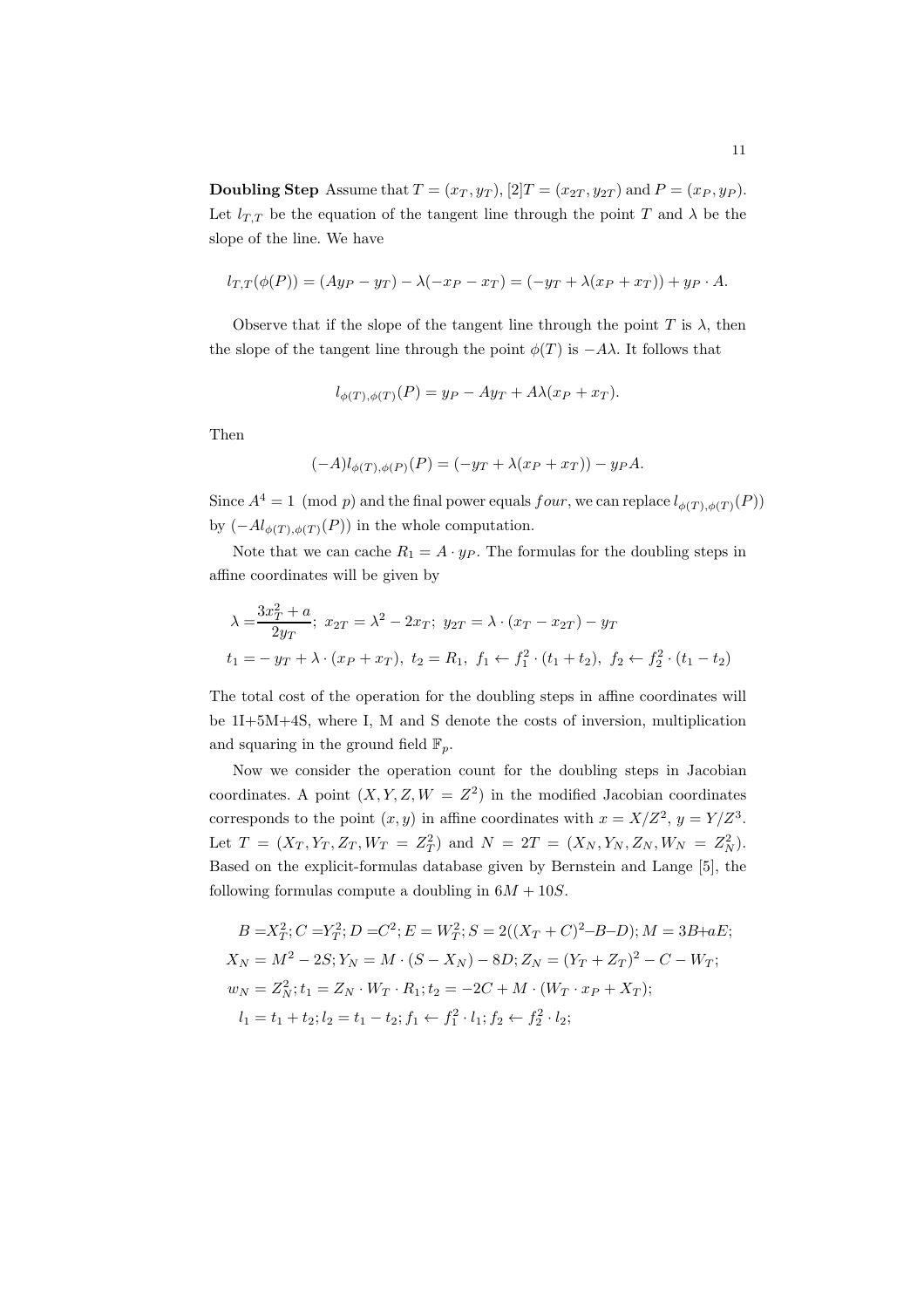Addition Step Assume that  $T = (x_T, y_T)$ ,  $P = (x_P, y_P)$  and  $N = T + P =$  $(x_N, y_N)$ . Let  $l_{T,P}$  be the equation of the line through points T and P. Denote by  $\lambda$  the slope of the line  $l_{T,P}$ . We have

$$
l_{T,P}(\phi(P)) = (A y_P - y_P) - \lambda (-x_P - x_P) = (-y_P + 2\lambda x_P) + y_P \cdot A.
$$

Observe that if the slope of the line through points T and P is  $\lambda$ , then the slope of the line through points  $\phi(T)$  and  $\phi(P)$  is  $-A\lambda$ . It follows that

$$
l_{\phi(T),\phi(P)}(P)) = (y_P - Ay_P) - (-A\lambda)(x_P - (-x_P)) = A(-y_P + 2\lambda x_P) + y_P.
$$

Then

$$
(-A)l_{\phi(T),\phi(P)}(P) = (-y_P + 2\lambda x_P) - y_P \cdot A.
$$

Since  $A^4 = 1 \pmod{p}$  and the final power equals  $four$ , it follows that  $l_{\phi(T),\phi(P)}(P)$ can be replaced by  $(-Al_{\phi(T),\phi(P)}(P))$  in the whole computation.

Similar to the doubling step, we can cache  $R_1 = A \cdot y_P$ . The formulas for the addition steps in affine coordinates can be given by

$$
\lambda = \frac{y_T - y_P}{x_T - x_P}; \ x_N = \lambda^2 - x_P - x_T; \ y_N = \lambda \cdot (x_P - x_N) - y_P;
$$
  

$$
t_1 = -y_P + 2\lambda \cdot x_P; \ t_2 = R_1, \ f_1 \leftarrow f_1 \cdot (t_1 + t_2), \ f_2 \leftarrow f_2 \cdot (t_1 - t_2)
$$

The total cost of the operation for the addition steps in affine coordinates will be 1I+5M+1S.

Now we consider the operation count for the addition steps in Jacobian coordinates. Note that we will cache  $R_1 = A \cdot y_P$ ,  $R_3 = y_P^2$ , and  $R_4 = x_P^2$ . Let  $T = (X_T, Y_T, Z_T, W_T = Z_T^2)$  and  $N = (X_N, Y_N, Z_N, W_N = Z_N^2) = T + P$ . Based on the explicit-formulas database given by Bernstein and Lange [5], the following formulas compute an addition step in  $9M + 7S$ .

$$
U_2 = x_P \cdot W_T; S_2 = (y_P) \cdot Z_T \cdot W_T; H = U_2 - X_T; HH = H^2; I = 4HH;
$$
  
\n
$$
J = H \cdot I; M = S_2 - Y_T; R = 2M; V = X_T \cdot I; R_2 = R^2; X_N = R_2 - J - 2V;
$$
  
\n
$$
Y_N = R \cdot (V - X_N) - 2Y_T \cdot J; Z_N = (Z_T + H)^2 - W_T - HH; W_N = Z_N^2;
$$
  
\n
$$
t_1 = (Z_N + R_1)^2 - W_N + R_3; t_2 = (Z_N + y_P)^2 - W_N - R_3 + 2((R + x_P)^2 - R_2 - R_4);
$$
  
\n
$$
l_1 = t_1 + t_2; \quad l_2 = t_1 - t_2; \quad f_1 = f_1 \cdot l_1; \quad f_2 = f_2 \cdot l_2;
$$

### 4.2 Self-pairing Based on the Tate Pairing

The self-pairing can be defined on the basis of the reduced Tate pairing. Similar to the paper [18], we could choose R to be the point  $(0, 0)$  on the curve  $E_5$ . Thus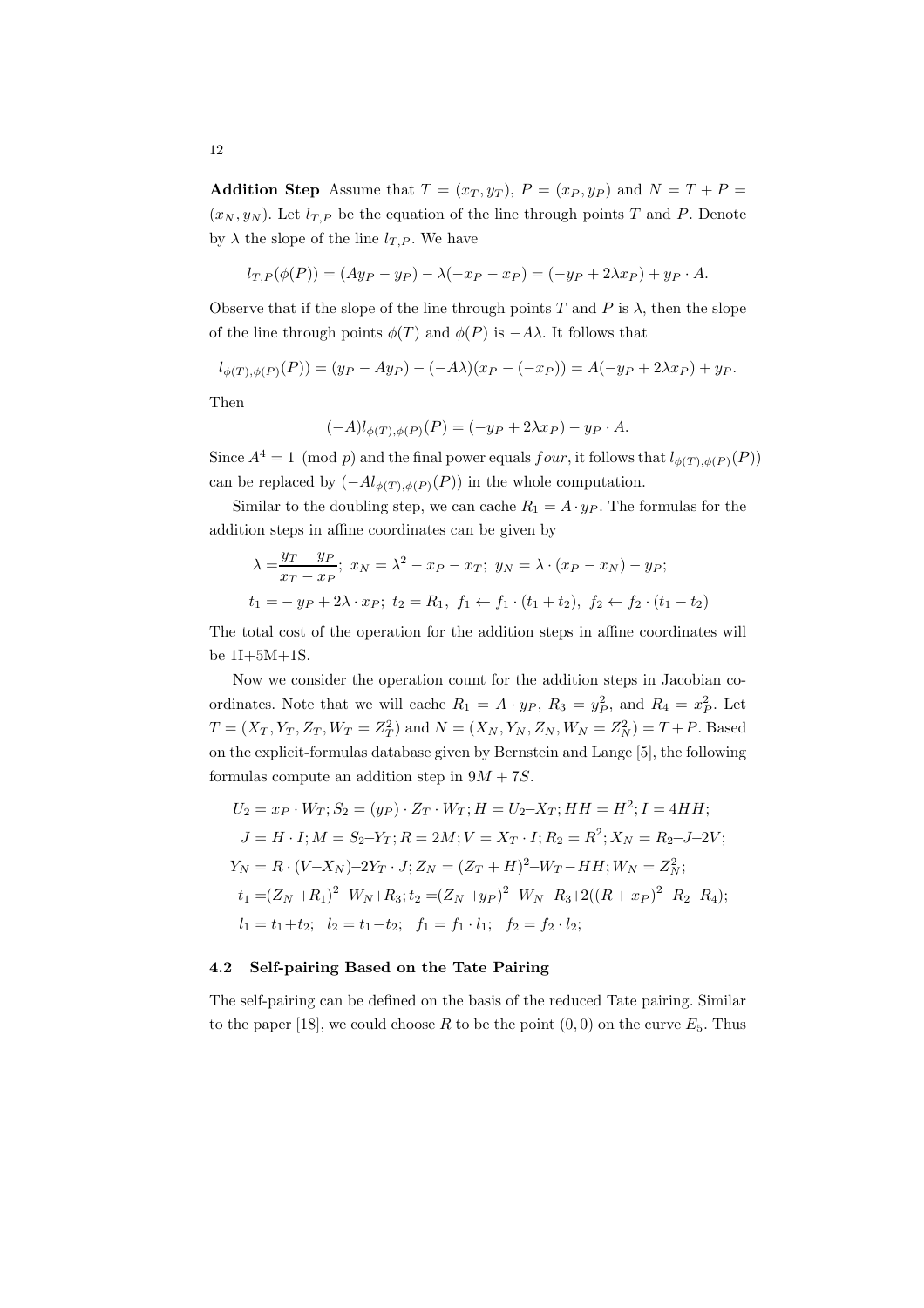the divisor D equals to  $(\phi(P) + R) - (R)$ . The self-pairing based on the Tate pairing is given by

$$
e_s(P, P) = \bar{e}(P, \phi(P)) = \left(\frac{f_{r,P}(\phi(P) + R)}{f_{r,P}(R)}\right)^{(p-1)/r}.
$$
\n(5)

Note that we can not replace the divisor D by the point  $\phi(P)$  for computing the reduced Tate pairing  $\bar{e}(P, \phi(P))$ . We next analyze the cost of the doubling and addition steps for computing  $\bar{e}(P, \phi(P))$  in detail.

**Doubling Step** Let  $T = (x_T, y_T)$  and  $2T = (x_{2T}, y_{2T})$  in affine coordinate systems. The function  $l_{T,T}$  and  $v_{2T}$  correspond respectively, to the tangent line to the curve  $E_5$  at the point T and the vertical line through the point 2T. For each bit of r we do

$$
\lambda = \frac{3x_T^2 + a}{2y_T}; \ x_{2T} = \lambda^2 - 2x_T; \ y_{2T} = \lambda \cdot (x_T - x_{2T}) - y_T
$$
  

$$
f_1 \leftarrow f_1^2 \cdot l_{T,T}(\phi(P) + R) \cdot v_{2T}(R); \ f_2 \leftarrow f_2^2 \cdot l_{T,T}(R) \cdot v_{2T}(\phi(P) + R).
$$

The formulas need 1I+8M+4S to compute the doubling step in affine coordinates. Koblitz and Menezes have considered the doubling steps which cost 13M+9S in Jacobian coordinates [18]. Ionica and Joux have given the improved formulas for the doubling steps in this case which cost 10M+10S [14].

Addition Step Assume that  $T = (x_T, y_T)$ ,  $P = (x_P, y_P)$  and  $N = T + P =$  $(x_N, y_N)$ . The formulas for the addition steps will be given by

$$
\lambda = \frac{y_T - y_P}{x_T - x_P}; \ x_N = \lambda^2 - x_P - x_T; \ y_N = \lambda \cdot (x_P - x_N) - y_P;
$$
  

$$
f_1 \leftarrow f_1 \cdot l_{T,P}(\phi(P) + R) \cdot v_{T+P}(R); \ f_2 \leftarrow f_2 \cdot l_{T,P}(R) \cdot v_{T+P}(\phi(P) + R).
$$

The total cost of the operation for the addition steps in affine coordinates will be 1I+8M+1S. Ionica and Joux have developed the improved formulas for the addition steps in Jacobian coordinates which cost 18M+3S [14].

# 4.3 Efficiency Consideration for Self-pairing on the Curve with Embedding Degree one

In this subsection, we compare the efficiency of computing the self-pairings with different structures on the curve  $E_5$ . We first note that the presented selfpairing (4) has the simpler final exponentiation than the reduced Tate pairing (5)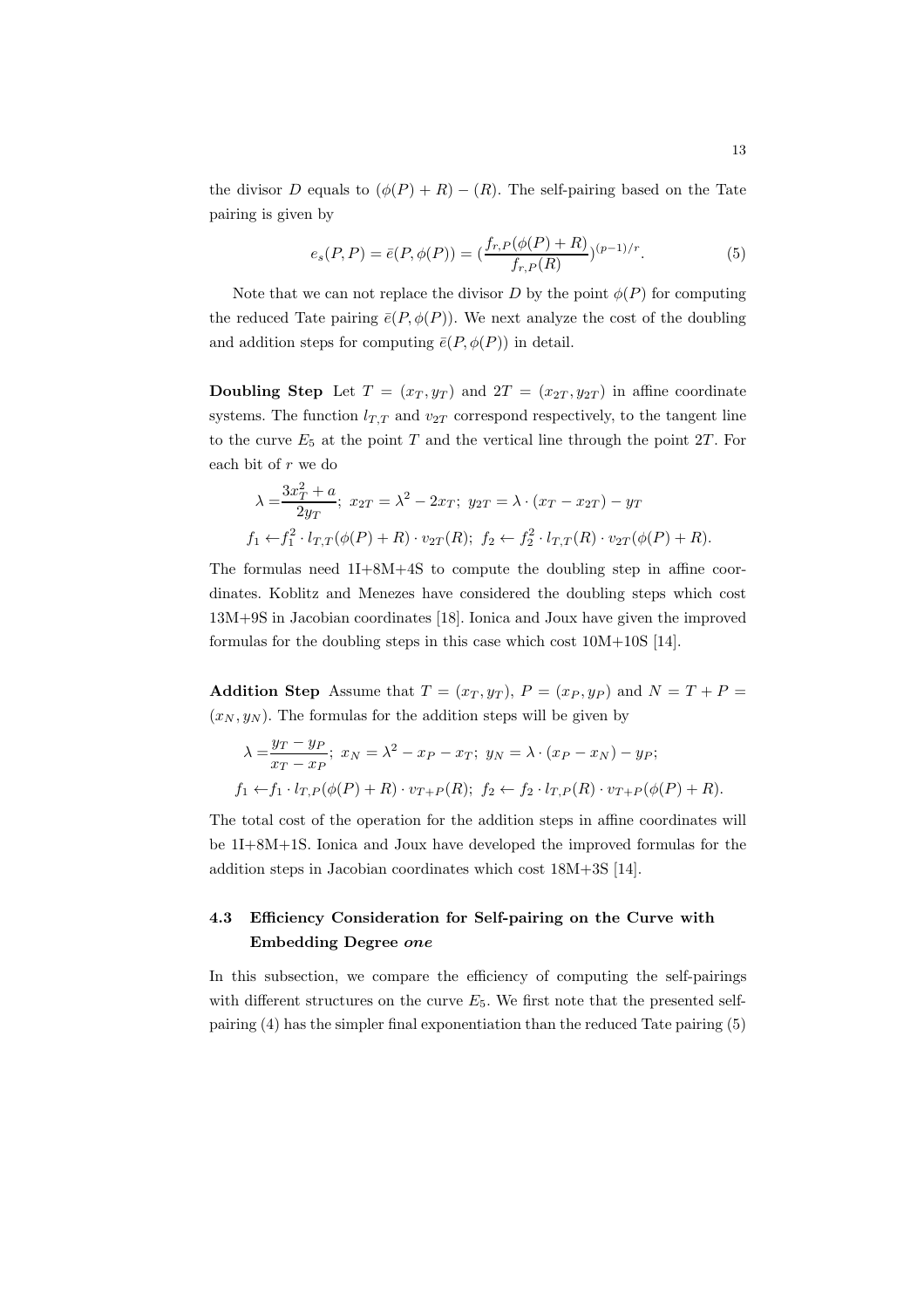which leads to the reduction of the computational complexity. Furthermore, we summarize the computational costs of basic doubling and addition steps for different pairings into Table 2.

|  |                     |  |  | Table 2. Comparison of Basic Steps for Different Self-pairings on Curves with Em- |  |  |
|--|---------------------|--|--|-----------------------------------------------------------------------------------|--|--|
|  | bedding Degrees one |  |  |                                                                                   |  |  |

| Coordinate System   | Self-pairings          | Doubling Steps Addition Steps |                |
|---------------------|------------------------|-------------------------------|----------------|
| Affine coordinate   | Proposed pairing (4)   | $1I + 5M + 4S$                | $1I + 5M + 1S$ |
|                     | Tate pairing $(5)$     | $1I + 8M + 4S$                | $1I + 8M + 1S$ |
| Jacobian coordinate | Proposed pairing $(4)$ | $6M + 10S$                    | $9M+7S$        |
|                     | Tate pairing $(5)$     | $10M+10S$                     | $18M + 3S$     |

As shown in Table 2, computing the proposed self-pairing (4) needs fewer multiplications than computing the reduced Tate pairing  $(5)$  on the curve  $E_5$ with embedding degree *one* in each step. We conclude that the proposed selfpairing (4) is faster than the self-pairing (5) based on the Tate pairing at any security level.

# 5 Conclusion

In this paper, the computation of the self-pairing is considered in all cases. Using the symmetry of the structure of the Weil pairing, we have presented the Ateil pairing with one Miller loop. The proposed pairings achieve better performance than the previously known self-pairings at any security level. From the Ateil pairing approach, we see that the variant of the Weil pairing may be preferred in certain cases.

## References

- 1. C. Arene, T. Lange, M. Naehrig and C. Ritzenthaler. "Faster Computation of the Tate Pairing," Preprint, 2009. Available from http://eprint.iacr.org/2009/155.
- 2. R. Avanzi, H. Cohen, C. Doche, G. Frey, T. Lange, K. Nguyen, and F. Vercauteren. Handbook of Elliptic and Hyperelliptic Curve Cryptography, Discrete Mathematics and its Applications (Boca Raton). Chapman & Hall/CRC, Boca Raton, FL, 2006.

14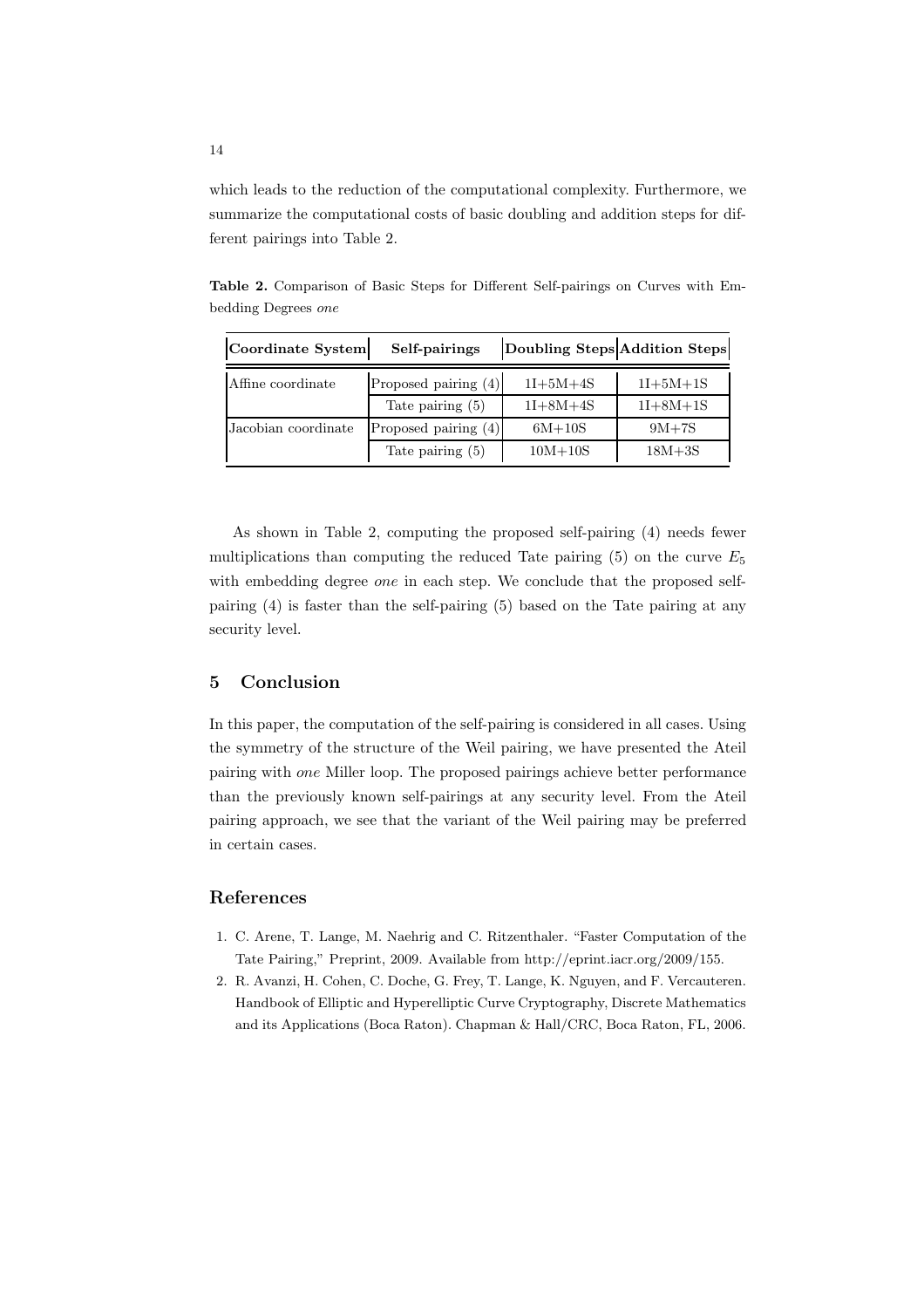- 3. P.S.L.M. Barreto, S. Galbraith, C. ÓhÉigeartaigh, and M. Scott. "Efficient pairing computation on supersingular Abelian varieties," Designs, Codes and Cryptography, vol. 42, no. 3. Springer Netherlands, 2007.
- 4. P.S.L.M. Barreto, H.Y. Kim, B. Lynn, and M. Scott. "Efficient algorithms for pairing-based cryptosystems," Advances in Cryptology-Crypto'2002, volume 2442 of Lecture Notes in Computer Science, pp. 354-368. Springer-Verlag, 2002.
- 5. D. J. Bernstein and T. Lange. Explicit-formulas database. http://www.hyperelliptic.org/EFD
- 6. C. Costello, T. Lange, and M. Naehrig. "Faster Pairing Computations on Curves with High-Degree Twists," Public Key Cryptography - PKC 2010, Volume 6056 of Lecture Notes in Computer Science, pp. 224-242, Springer-Verlag, 2010.
- 7. I. Duursma, H.-S. Lee. "Tate pairing implementation for hyperelliptic curves  $y^2 =$  $x^p - x + d$ ," Advances in Cryptology-Asiacrypt'2003, volume 2894 of Lecture Notes in Computer Science, pp. 111-123. Springer-Verlag, 2003.
- 8. G. Frey and H-G. Rück. "A remark concerning  $m$ -divisibility and the discrete logartihm in the divisor class group of curves," Math. Comp., vol. 62(206), pp.865-874, 1994.
- 9. S. Galbraith. Pairings. Chapter IX of In: I. Blake, G. Seroussi, N. Smart(eds) Advances in Elliptic Curve Cryptography. Cambridge University Press, 2005.
- 10. S. D. Galbraith, F. Hess, and F. Vercauteren. "Aspects of Pairing Inversion," IEEE Trans. Inform. Theory vol.54, No. 12, pp. 5719-5728, 2008.
- 11. S.D. Galbraith, K. Paterson, N. Smart. "Pairings for cryptographers," Discr. Appl. Math. vol. 156, pp. 3113-3121, 2008.
- 12. F. Hess. "Pairing lattices," Pairing 2008, Volume 5209 of Lecture Notes in Computer Science, pp. 18-38, Springer-Verlag, 2008.
- 13. F. Hess, N.P. Smart and F. Vercauteren. "The Eta pairing revisited," IEEE Trans. Infor. Theory, vol 52, pp. 4595-4602, Oct. 2006.
- 14. S. Ionica and A. Joux. "Another approach to pairing computation in Edwards coordinates," IndoCrypt 2008, Volume 5365 of Lecture Notes in Computer Science, pp. 400-413, 2008.
- 15. E. Lee, H.-S. Lee, and C.-M. Park. "Efficient and generalized pairing computation on Abelian varieties," IEEE Trans. Inform. Theory, vol. 55, no.4, pp. 1793-1803, 2009.
- 16. S. Matsuda, N. Kanayama, F. Hess, and E. Okamoto. "Optimised versions of the Ate and twisted Ate pairings," The 11th IMA International Conference on Cryptography and Coding, Volume 4887 of Lecture Notes in Computer Science, pp. 302-312. Springer-Verlag, 2007.
- 17. B. G. Kang, J. H. Park. "On the relationship between squared pairings and plain pairings," Inf. Process. Lett. vol. 97(6), pp. 219-224, 2006.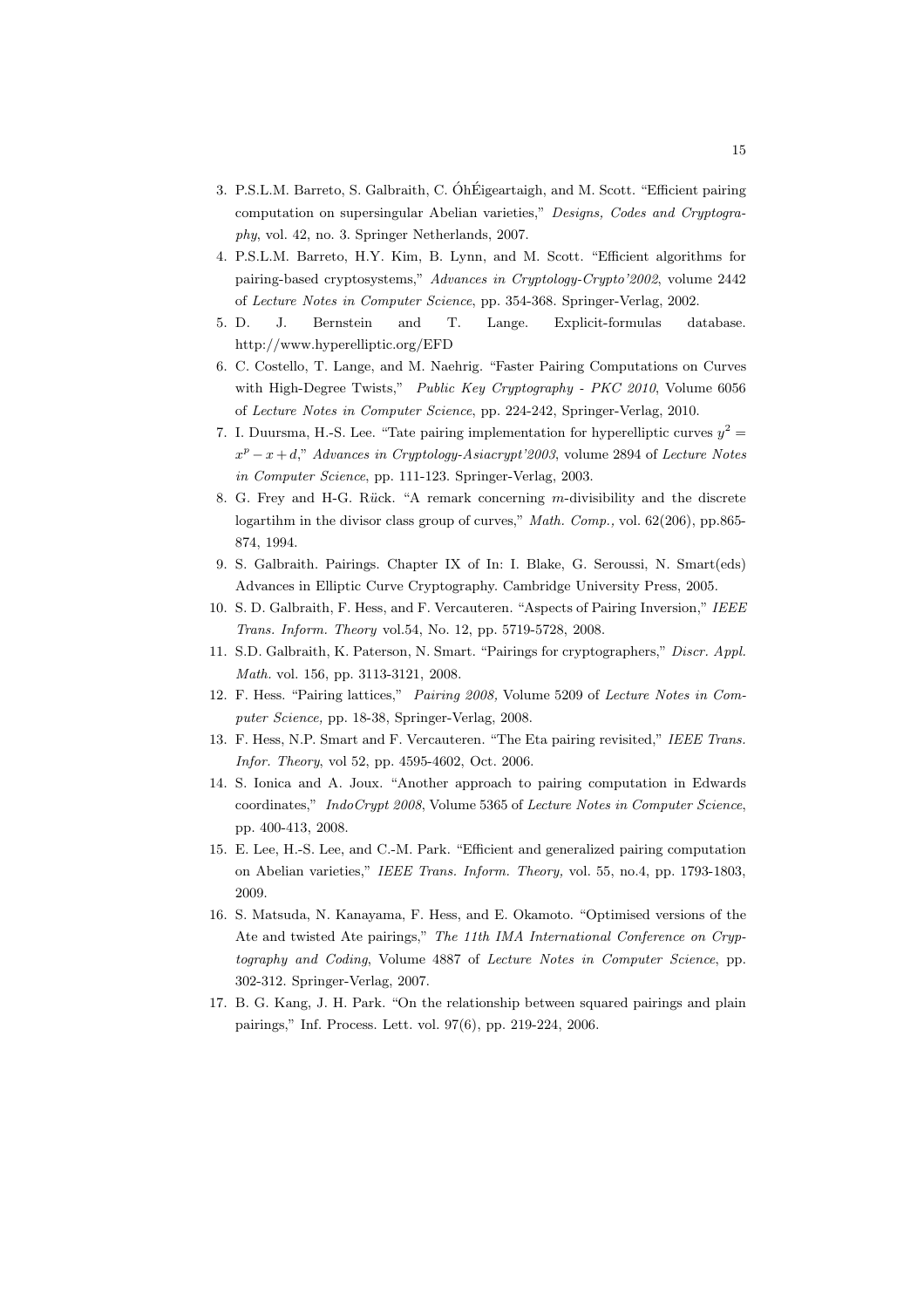- 18. N. Koblitz, and A. J. Menezes. "Pairing-based cryptography at high security levels," Cryptography and Coding, Volume 3796 of Lecture Notes in Computer Science, pp. 13-36. Springer-Verlag, 2005.
- 19. V.S. Miller. "Short programs for functions on curves," Unpublished manuscript, 1986. Available from http://crypto.stanford.edu/miller/miller.pdf.
- 20. V.S. Miller. "The Weil pairing and its efficient calculation," J. Cryptology, vol. 17, no. 44, pp. 235-261, 2004.
- 21. C. M. Park, M. H. Kim, and M. Yung. "A Remark on Implementing the Weil Pairing," CISC 2005, Volume 3822 of Lecture Notes in Computer Science, pp. 313-323, 2005.
- 22. K. G. Paterson, "ID-based signatures from pairings on elliptic curves," Electronics Letters, vol. 38, No. 18, pp. 1025-1026, 2002.
- 23. K.G. Paterson. Cryptography from Pairing Advances in Elliptic Curve Cryptography. Cambridge University Press, 2005.
- 24. M. Scott, N. Benger, M. Charlemagne, L. J. Dominguez Perez, and E. J. Kachisa. "On the Final Exponentiation for Calculating Pairings on Ordinary Elliptic Curves," Pairing 2009, Volume 5671 of Lecture Notes in Computer Science, pp. 78-88, 2009.
- 25. F. Vercauteren. "Optimal pairings," IEEE Trans. Inform. Theory, vol. 56, no.1, pp. 455-461, 2009.
- 26. E. Verheul, "Evidence that XTR is more secure than supersingular elliptic curve cryptosystems," Advances in Cryptology - Eurocrypt 2001, Volume 2045 of Lecture Notes in Computer Science, pp. 195-210, Springer-Verlag, 2001.
- 27. F. Zhang, X. Chen, W. Susilo and Y. Mu. "A New Signature Scheme Without Random Oracles from Bilinear Pairings," VietCrypt 2006, Volume 4341 of Lecture Notes in Computer Science, pp.67-80, Springer-Verlag, 2006.
- 28. F. Zhang, R. Safavi-Naini and W. Susilo, "An efficient signature scheme from bilinear pairings and its applications," PKC 2004, Volume 2947 of Lecture Notes in Computer Science, pp.277-290, Springer-Verlag, 2004.
- 29. F. Zhang, R. Safavi-Naini, W. Susilo, "ID-Based Chameleon Hashes from Bilinear Pairings," Cryptology ePrint Archive, Report 2003/208.
- 30. C.-A. Zhao, D.Q. Xie, F. Zhang, J. Zhang and B.-L. Chen. "Computing Bilinear Pairings on Elliptic Curves with Automorphisms," Designs, Codes and Cryptography, To appear.
- 31. C.-A. Zhao, F. Zhang and J. Huang. "A note on the Ate pairing," Int. J. Inf. Security, vol. 7, no. 6, pp. 379-382, 2008.
- 32. C.-A. Zhao, F. Zhang and J. Huang. "All pairings are in a group," IEICE Trans. Fundamentals, vol E91-A, no.10, pp. 3084-3087, 2008.

16